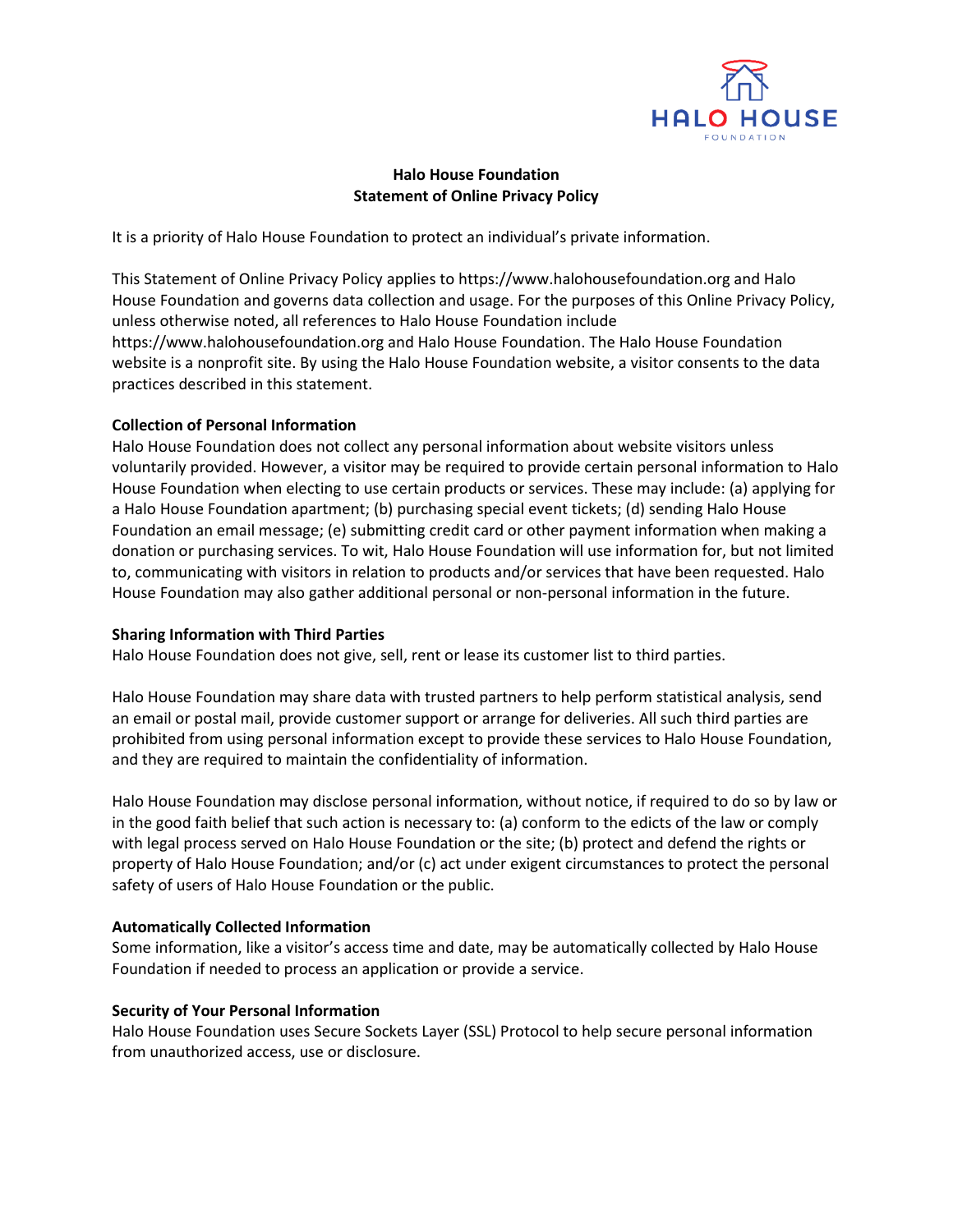

When personal information (such as a credit card number) is transmitted to other websites, it is protected through the use of encryption, such as the SSL protocol.

Halo House Foundation strives to take appropriate security measures to protect against unauthorized access to or alteration of personal information. Unfortunately, no data transmission over the Internet or any wireless network can be guaranteed to be 100% secure. As a result, while Halo House Foundation strives to protect personal information, a visitor acknowledges that: (a) there are security and privacy limitations inherent to the Internet which are beyond the control of Halo House Foundation; and (b) security, integrity and privacy of any and all information and data exchanged between a visitor and Halo House Foundation through the Halo House Foundation website cannot be guaranteed.

## **Right to Deletion**

Subject to certain exceptions set out below, on receipt of a verifiable request from a visitor, Halo House Foundation will:

• Delete personal information from its records.

Please note that Halo House Foundation may not be able to comply with requests to delete personal information if it is necessary to:

- Complete the transaction for which the personal information was collected, provide a requested good or service or matter reasonably anticipated within the context of Halo House Foundation's ongoing business relationship, or otherwise perform a contract between a visitor and Halo House Foundation;
- Detect security incidents, protect against malicious, deceptive, fraudulent or illegal activity; or prosecute those responsible for that activity;
- Debug to identify and repair errors that impair existing intended functionality;
- Comply with an existing legal obligation; or
- Otherwise use personal information, internally, in a lawful manner that is compatible with the context in which the information was provided.

## **Children Under Thirteen**

Halo House Foundation does not knowingly collect personally identifiable information from children under the age of thirteen. If a visitor to the website is under the age of thirteen, that individual must ask a parent or guardian for permission to use this website.

## **E-mail Communications**

From time to time, Halo House Foundation may contact visitors via email for the purpose of providing announcements, alerts, confirmations, surveys and/or other general communication.

If that visitor would like to stop receiving marketing or promotional communications via email from Halo House Foundation, that person may opt out of such communications by clicking on the Constant Contact Unsubscribe link.

## **External Data Storage Sites**

Halo House Foundation may store data on servers provided by third party hosting vendors with whom Halo House Foundation has contracted.